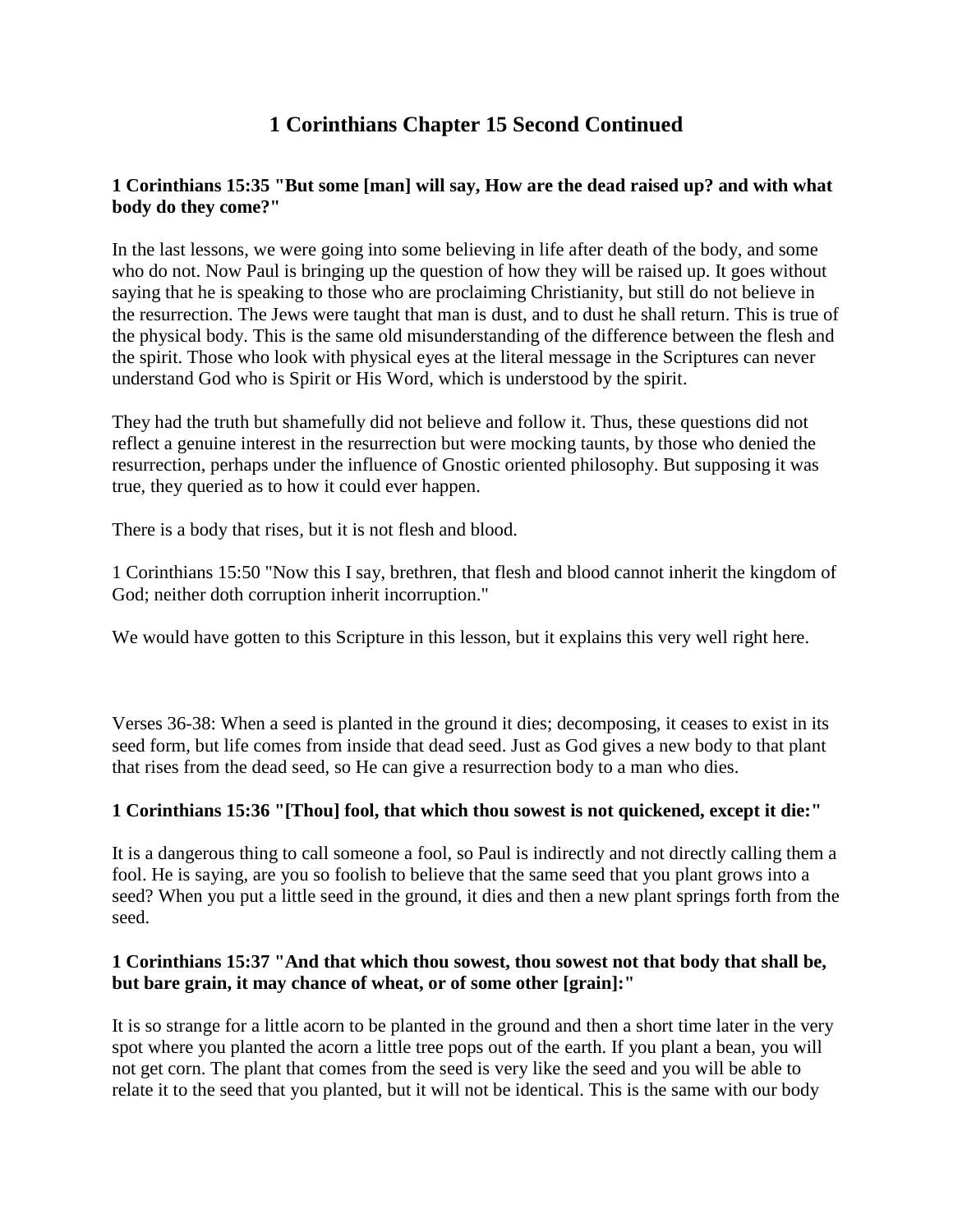that is planted. A new body comes forth, but you would be able to relate the new body to the old, because Jesus still had the nail prints in his hands. He was, however, different enough that even His apostles, looking with physical eyes did not recognize Him. It was only when their spiritual understanding was opened, that they recognized Jesus as the risen Christ.

# **1 Corinthians 15:38 "But God giveth it a body as it hath pleased him, and to every seed his own body."**

It is not in our power to say what our body will be like. Just as the Lord created us in the first place, He will give us a new body at resurrection. When we are resurrected, He will not make a new thing, but make the old new.

11 Corinthians 5:17 "Therefore if any man [be] in Christ, [he is] a new creature: old things are passed away; behold, all things are become new."

Notice that He did not recreate man. He took the old man and changed him. You see He started with the seed and gave it a new body.

Verses 39-42a: Focusing directly on the resurrection body, Paul gives 4 sets of contrasts to show how the new body will differ from the present ones:

- (1) No more sickness and death (corruption);
- (2) No more shame because of sin (dishonor);
- (3) No more frailty in temptation (weakness); and
- (4) No more limits to the time/space sphere (natural).

#### **1 Corinthians 15:39 "All flesh [is] not the same flesh: but [there is] one [kind of] flesh of men, another flesh of beasts, another of fishes, [and] another of birds."**

"Flesh" means the body that is opposed to the spirit. This type of flesh is different to other life, such as in vegetation. Notice that the flesh of men is mentioned first showing men are to rule over the beasts, fishes and birds.

#### **1 Corinthians 15:40 "[There are] also celestial bodies, and bodies terrestrial: but the glory of the celestial [is] one, and the [glory] of the terrestrial [is] another."**

The word "celestial" means above the sky. "Terrestrial" means worldly, earthy, or of the earth.

Here are some of the definitions for Terrestrial: Of or relating to the earth or its inhabitants; Having a worldly, mundane character or quality; Of, relating to, or composed of land: Biology Living or growing on land; not aquatic: a terrestrial plant or animal.

This just means that God made some things for use in the heavens and other things for the earth. They are not the same and cannot be. For us to live in heaven, we would have to be changed, so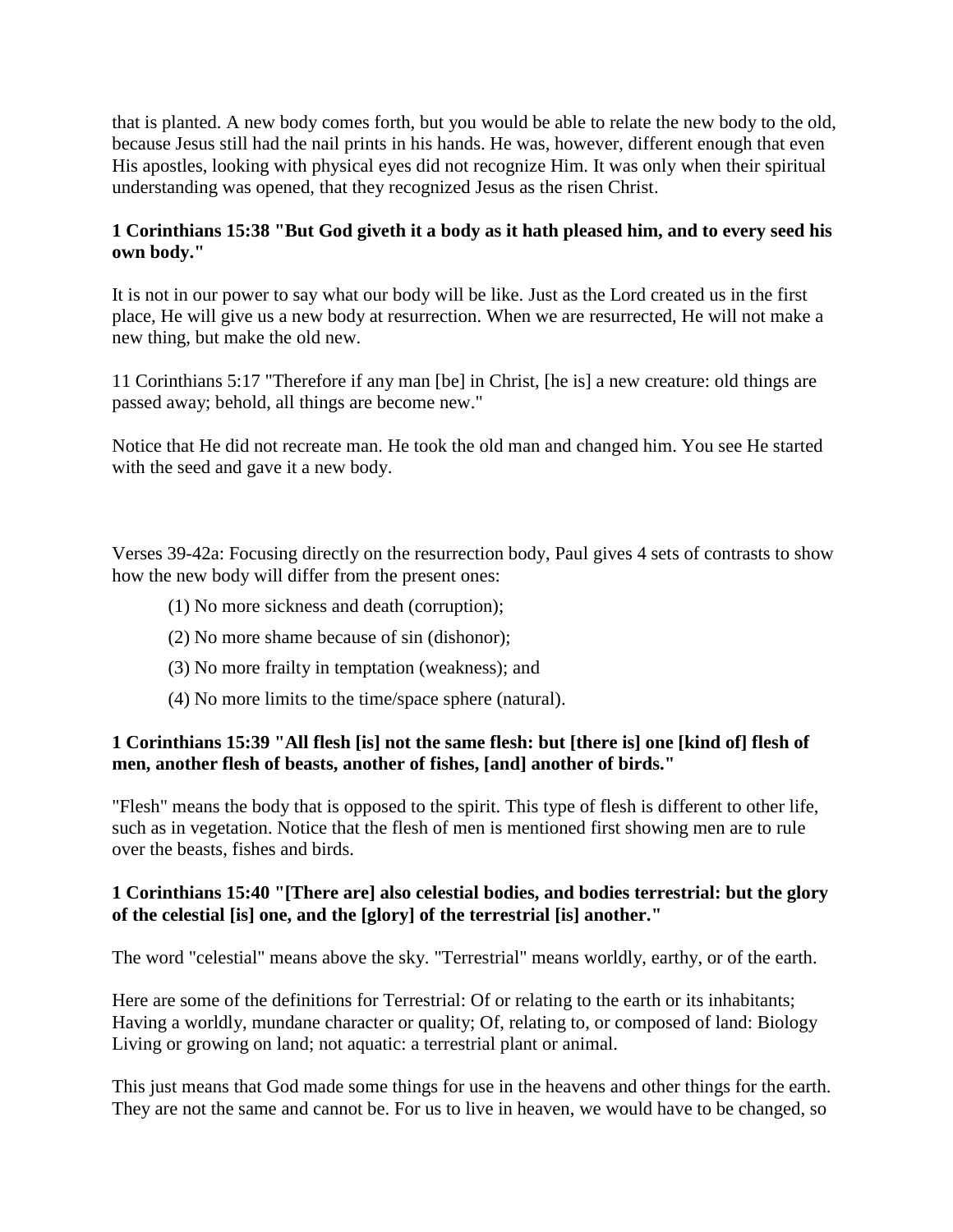that we could function in the heavenly realm. Flesh and blood do not inherit heaven. We must be changed to a spiritual being to inherit heaven.

#### **1 Corinthians 15:41 "[There is] one glory of the sun, and another glory of the moon, and another glory of the stars: for [one] star differeth from [another] star in glory."**

We know that there is great variety in heaven, the same as there is on the earth. No two stars are the same in heaven. None of them have the same job to do as another, either. They each have their purpose. There is order in heaven.

God did not make any two people on the earth exactly the same either. We all, one at a time, have a purpose for being. God has a plan for each of us. It is not the same plan that He has for all.

One star in heaven is not greater than another, just has a different purpose for being.

#### **1 Corinthians 15:42 "So also [is] the resurrection of the dead. It is sown in corruption; it is raised in incorruption:"**

"Corruption" means decay, ruin, destroy, or perish. These meanings fit this Scripture. The body decays, ruins, is destroyed, and perishes. The seed, within that body, takes on new life, perfection, restoration, and life everlasting. This new body will never die.

#### **1 Corinthians 15:43 "It is sown in dishonor; it is raised in glory: it is sown in weakness; it is raised in power:"**

The flesh of mankind is like the dust of the earth; in that it has no honor. The weakness of the flesh is what causes death to come to the body. It is not the flesh that partakes of everlasting life, but the spirit.

The flesh has caused man many problems. All temptations and downfalls were because of lust of the flesh. That flesh must die for the spirit to live. I love the Scripture about the dead bones. Can these old bones live again? Yes, if the breath of God revives them.

Ezekiel 37:5 "Thus saith the Lord GOD unto these bones; Behold, I will cause breath to enter into you, and ye shall live:"

The breath is the Spirit.

#### **1 Corinthians 15:44 "It is sown a natural body; it is raised a spiritual body. There is a natural body, and there is a spiritual body."**

The body of flesh (carnal), must die and return to the dust, that the spirit may be totally born. I have spoken to many people who have had a near-death experience. They nearly all saw themselves leave that body of flesh. They had a body, very like the body of flesh, but the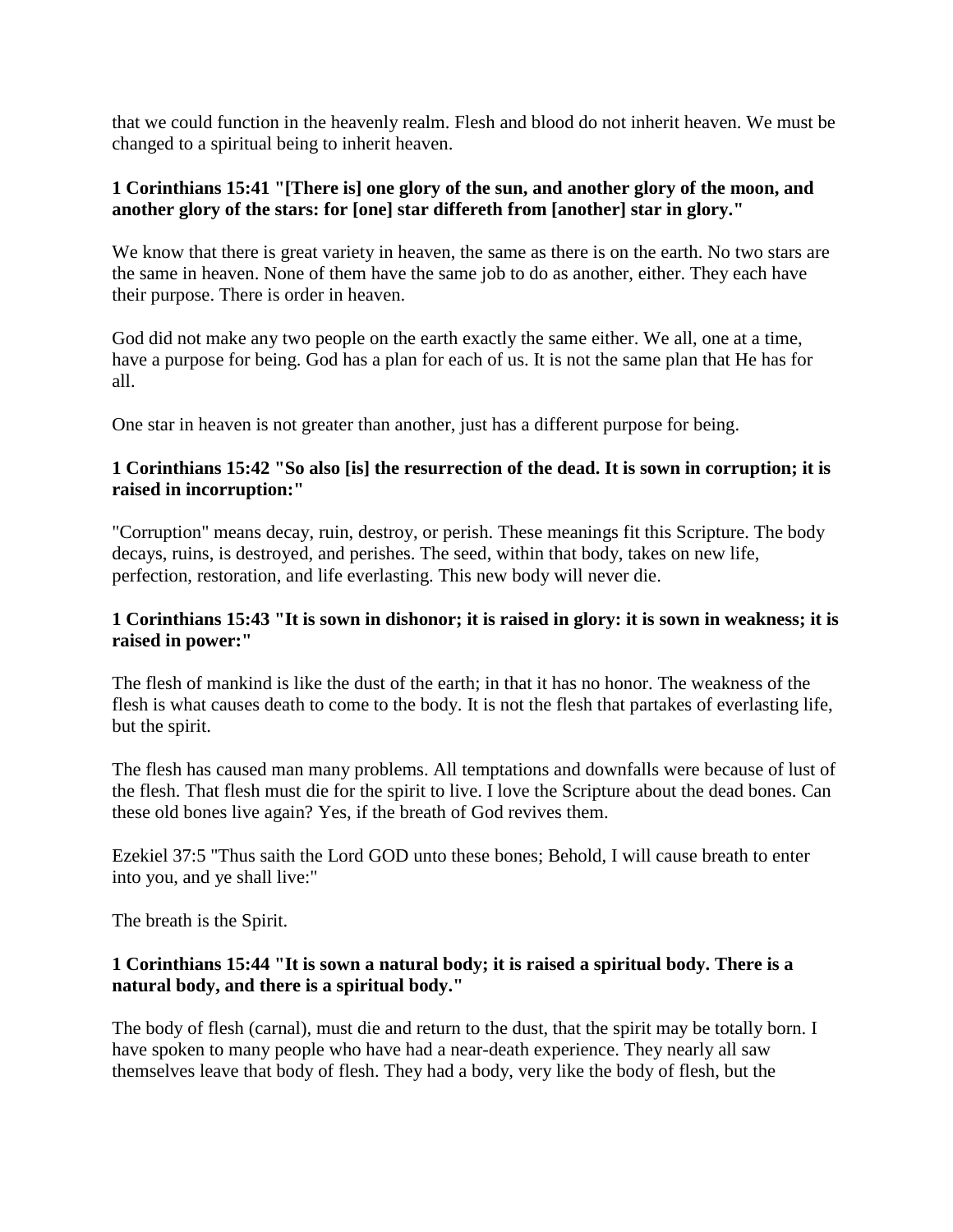spiritual body rose out of that carnal body they left behind. We will someday leave this body that has caused us so much trouble here on the earth.

Even if we are caught up into heaven when the trumpet sounds without benefit of the grave, this body will be changed in the twinkling of an eye. We will lay down this earthly body and take on a heavenly body. This heavenly body will not be controlled by the gravitational pull of the earth. This heavenly body will know no pain. It will not age.

In Verses 45-49 Paul answers the question more specifically by showing that the resurrection body of Jesus Christ is the prototype. He begins with a quotation from (Genesis 2:7), with the addition of two words, "first" and "Adam". Adam was created with a natural body, not perfect, but good in every way (Gen 1:31).

The "last Adam" is Jesus Christ (Rom. 5:19; 21). He is saying that through the first Adam we received our natural bodies, but through the last Adam we will receive our spiritual bodies in resurrection. Adam's body was the prototype of the natural, Christ's body of the resurrection. We will bear the image of His body fit for heaven (Acts 1:11; Phil. 3:20-21; 1 John 3:1-3), as we have borne the image of Adam's on earth.

#### **1 Corinthians 15:45 "And so it is written, The first man Adam was made a living soul; the last Adam [was made] a quickening spirit."**

Genesis 2:7 "And the LORD God formed man [of] the dust of the ground, and breathed into his nostrils the breath of life; and man became a living soul."

Notice from this Scripture, that man was nothing but a clay doll, before God breathed the breath of life into him. This breath of life that God breathed in him is what the life of man is. The fact of becoming a living soul means, that God gave him the will to choose. We are a spirit which is housed in a body. The soul of man determines whether the spirit will rule, or the flesh of man will rule. The flesh of man is earthy and carnal.

The spirit of man desires to follow God. Adam, in the garden, was a free-will agent. The entire burden of decisions to follow God or flesh, was on his own back. When Jesus quickens our spirit to everlasting life, there will be no more problems with the flesh, because we will crucify that flesh and leave that dead body of flesh behind. The spirit man will live on.

# **1 Corinthians 15:46 "Howbeit that [was] not first which is spiritual, but that which is natural; and afterward that which is spiritual."**

Man, born of woman, is born in the flesh. This is the natural body of man which begins to die the day it is born. The flesh of man is made from the dust of the earth and that flesh will return to dust. This natural man (woman or man) is a human. He is born in the world, and he is of this world, until he has a spiritual experience and becomes a spirit man.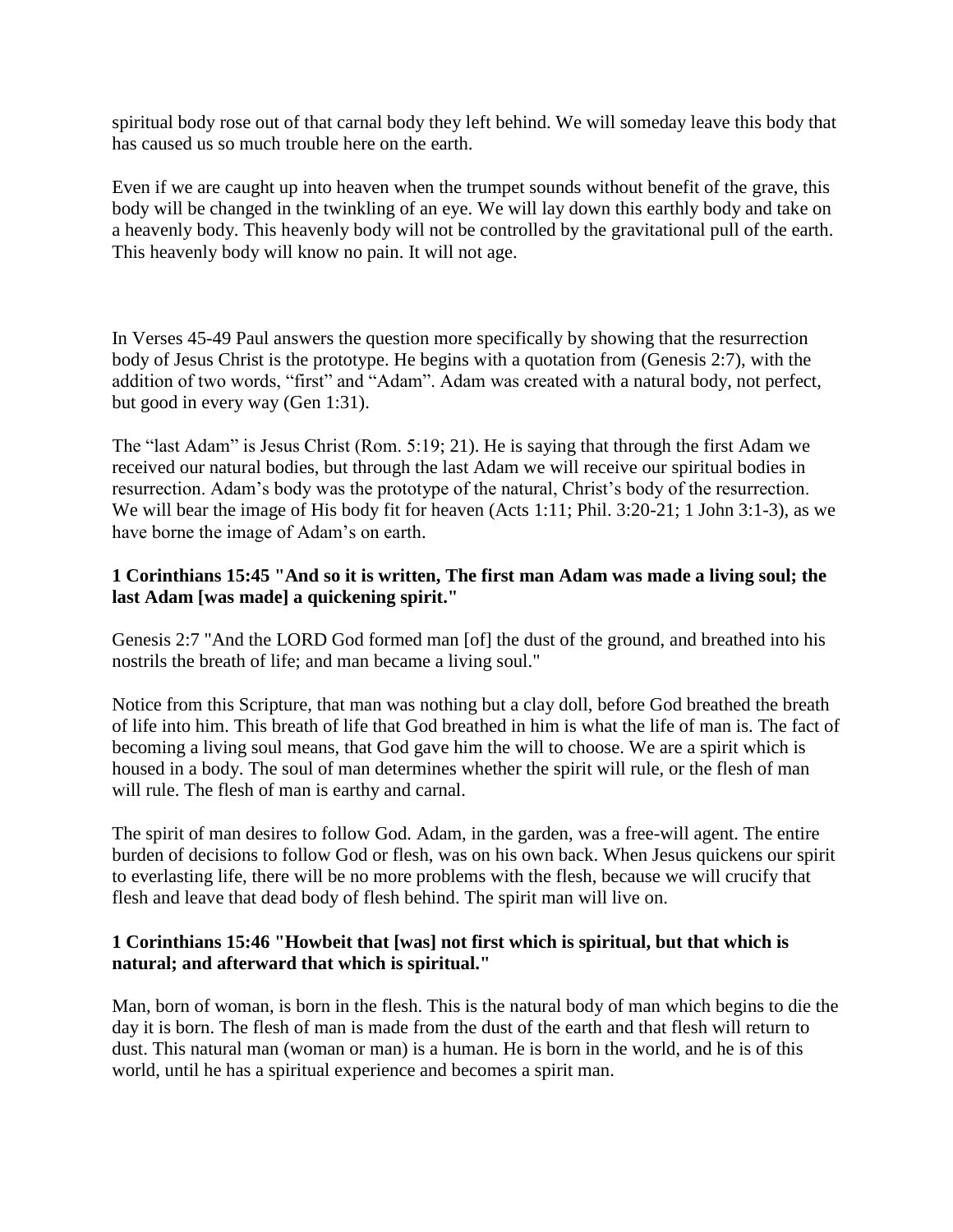John 3:6 "That which is born of the flesh is flesh; and that which is born of the Spirit is spirit."

We are all flesh, until we allow the Lord Jesus Christ to quicken us to the spirit. When we make our decision to follow Christ in baptism, we are buried in a watery grave, and the new man which comes forth out of that grave is spirit. After we have buried that man of flesh and become spirit, we are no longer of the world. We are in the world, but we are not of the world. Our spirit cries out for that home where only the spirit man can go (heaven).

# **1 Corinthians 15:47 "The first man [is] of the earth, earthy: the second man [is] the Lord from heaven."**

"Earthy" means he was made of the dust. Jesus was not a man when he was in heaven, He was God the Word. His manhood came when the Word of God took on the form of flesh. He took on the body of man so that He could better relate to our limitations in the flesh on the earth. Jesus did not use His Godhood to make Him any less vulnerable to the earth. He tired in His flesh, as we do. He did not even use the fact that He was God to keep from suffering on the cross. He had to defeat Satan as a man, because it was a fleshly man that had succumbed to the wiles of the devil.

#### **1 Corinthians 15:48 " As [is] the earthy, such [are] they also that are earthy: and as [is] the heavenly, such [are] they also that are heavenly."**

Jesus took on the flesh of man to put Himself in the position of man. He had to set the pattern in the flesh for us to follow, so that we could, also, follow Him in the Spirit. His flesh was so that He could suffer completely for us on the cross. He took the full punishment that we deserved. He became earthy, to pave the way for us to become heavenly.

# **1 Corinthians 15:49 "And as we have borne the image of the earthy, we shall also bear the image of the heavenly."**

Jesus Christ, and His people all bore the image of the earth in that we are in the house of flesh on this earth. We shall vacate this house of flesh and we, like Jesus, shall take on the heavenly.

If we are truly Christians, we are like Christ. He owns us. We are His property. He bought us with His precious blood. To be a Christian, means to be Christ like.

#### **1 Corinthians 15:50 "Now this I say, brethren, that flesh and blood cannot inherit the kingdom of God; neither doth corruption inherit incorruption."**

This is speaking of the house we call our body on this earth. This body must return to the dust from which it came. Saying that flesh and blood cannot inherit the kingdom of God, is just saying that we do not carry our shortcomings and the cause of those shortcomings with us to heaven. Or put another way, people cannot live in God's eternal heavenly glory the way they are on earth.

The inheritance we are looking for is described in the next verse.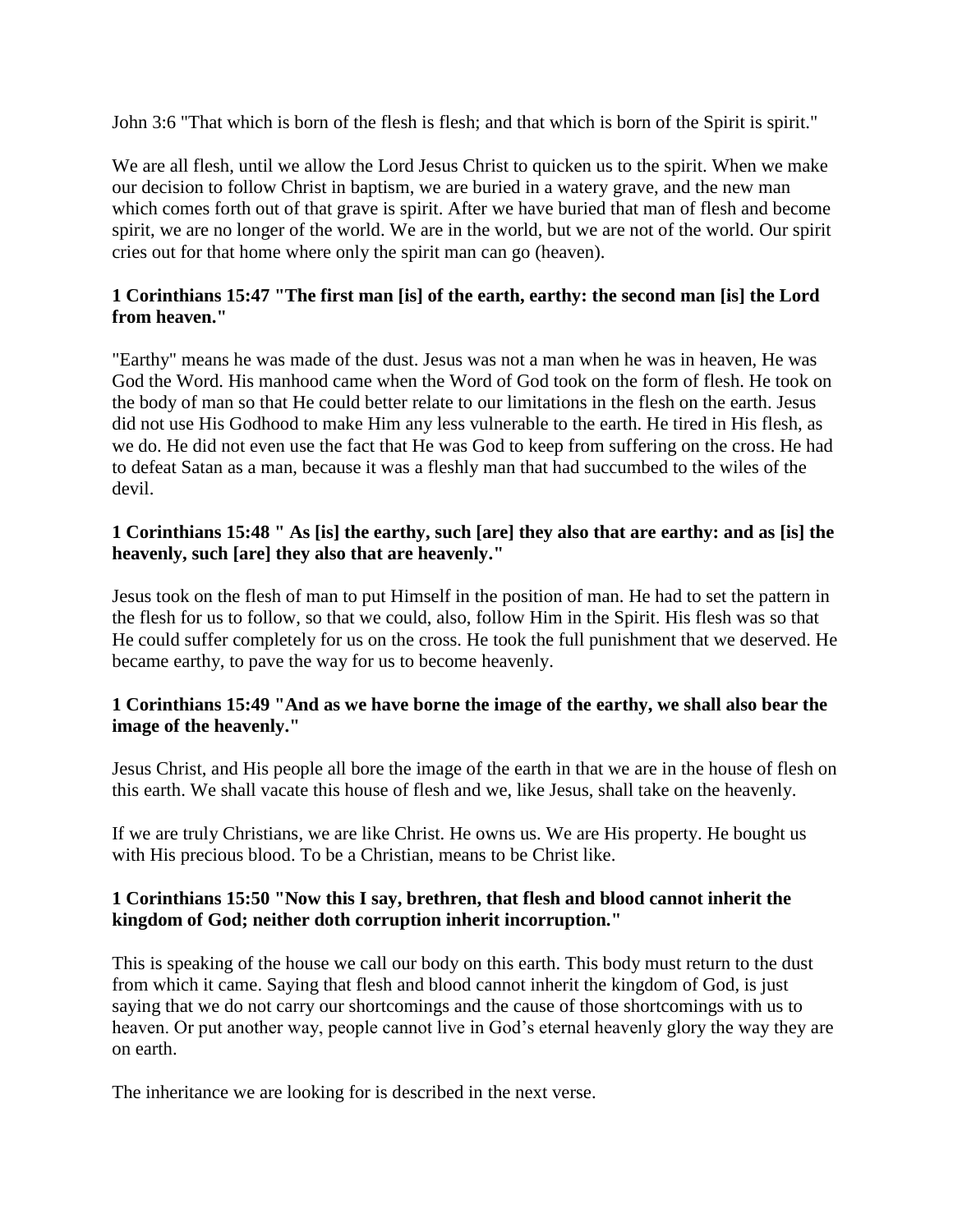1 Peter 1:4 "To an inheritance incorruptible, and undefiled, and that fadeth not away, reserved in heaven for you,"

Look with me in the next verse how this all comes about.

1 Peter 1:23 "Being born again, not of corruptible seed, but of incorruptible, by the word of God, which liveth and abideth for ever."

#### **1 Corinthians 15:51 "Behold, I shew you a mystery; We shall not all sleep, but we shall all be changed,"**

The "Mystery" is a term referring to the truth hidden in the past and revealed in the New Testament. The rapture of the church was never revealed in the Old Testament. It was first mentioned (in John 14:1-3), when it is specifically explained and is detailed (in 1 Thess. 4:13- 18).

There is a generation of people that will be alive when the Lord comes back for His own. They will not taste of death. This is commonly spoken of as the rapture of the church. It is the catching away of the believers into the heavens to be with their Savior, Jesus Christ. The silver trumpet of redemption shall blow in the sky, and we will be redeemed from this earth, ever to be with the Lord.

#### **1 Corinthians 15:52 "In a moment, in the twinkling of an eye, at the last trump: for the trumpet shall sound, and the dead shall be raised incorruptible, and we shall be changed."**

To understand, read all of this account. I have chosen just two verses from the account for here.

1 Thessalonians 4:16-17 "For the Lord himself shall descend from heaven with a shout, with the voice of the archangel, and with the trump of God: and the dead in Christ shall rise first:" "Then we which are alive [and] remain shall be caught up together with them in the clouds, to meet the Lord in the air: and so shall we ever be with the Lord."

This will happen so quickly that you would not even have time to blink your eye.

This was Paul's way of showing how brief the "moment" will be. The Greek word for "twinkling" refers to any rapid movement. Since the eye can move more rapidly that any other part of our visible bodies, it seems to well illustrate the sudden transformation of raptured believers.

"Trumpet will sound": To herald the end of the church era, when all believers will be removed from the earth at the rapture.

# **1 Corinthians 15:53 "For this corruptible must put on incorruption, and this mortal [must] put on immortality."**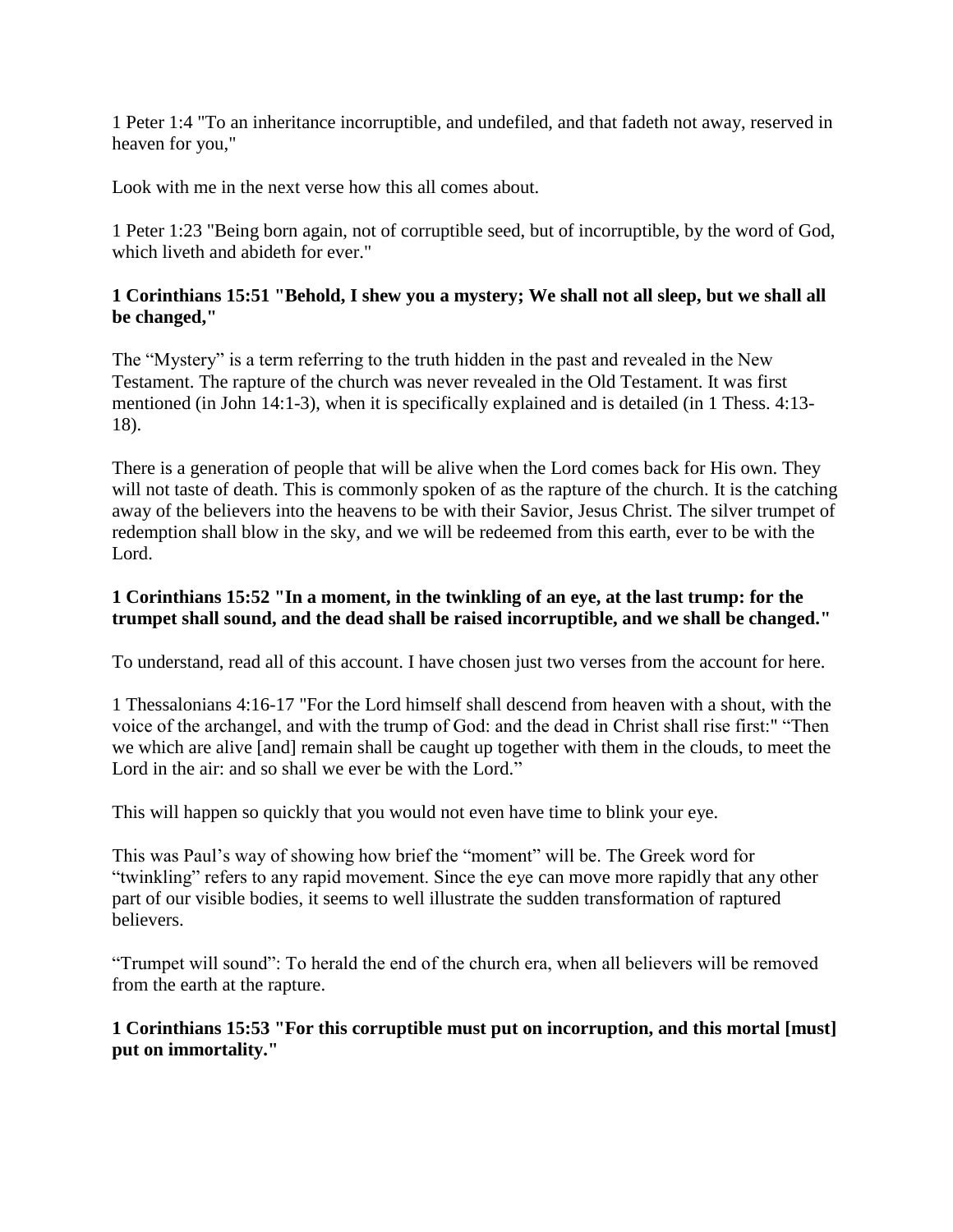This body of flesh is corruptible, and also is mortal. The spirit man will come forth from within this body of corruption, and we will shed the corruptible body like a person removes an overcoat, when they no longer need it.

Praise God! We will have a new Spiritual body which will be immortal.

In (verses 54-57), Paul enhanced his joy at the reality of resurrection by quoting from (Isaiah 25:8; Hosea 13:14). The latter quote taunts death as if it were a bee whose sting was removed. That sting was the sin that was exposed by the law of God, but conquered by Christ in His death.

# **1 Corinthians 15:54 "So when this corruptible shall have put on incorruption, and this mortal shall have put on immortality, then shall be brought to pass the saying that is written, Death is swallowed up in victory."**

Jesus defeated death when He rose from the grave. We defeated death when we accepted life in Jesus Christ. This is just the moment of the manifestation of everlasting life within us. This is the moment we receive the reward of the victory that was won for us earlier by Jesus. There is no more death. We are eternal from this moment on.

We have been eternal from the moment we received Jesus (the Life), but this is just the manifestation of that life.

# **1 Corinthians 15:55 "O death, where [is] thy sting? O grave, where [is] thy victory?"**

Only those who receive Jesus as their Savior can ask this question. There is no sting to death of the body, when everlasting life of the spirit man within that body is being born. Jesus won the victory for us. It is our victory through Him.

# **1 Corinthians 15:56 "The sting of death [is] sin; and the strength of sin [is] the law."**

James 1:15 "Then when lust hath conceived, it bringeth forth sin: and sin, when it is finished, bringeth forth death."

The penalty for sin is death. If you are a Christian, the penalty was paid for you by Jesus Christ when He shed His blood on the cross to free you from sin. Without a law, you would not be able to break the law. The law was given us to show our need for a Savior.

# **1 Corinthians 15:57 "But thanks [be] to God, which giveth us the victory through our Lord Jesus Christ."**

The gift of the righteousness was given to us, because we believed in the Lord Jesus Christ. We did nothing to earn it. We just received salvation through the grace of God. Grace means unmerited favor. The only way to heaven is through the Lord Jesus Christ.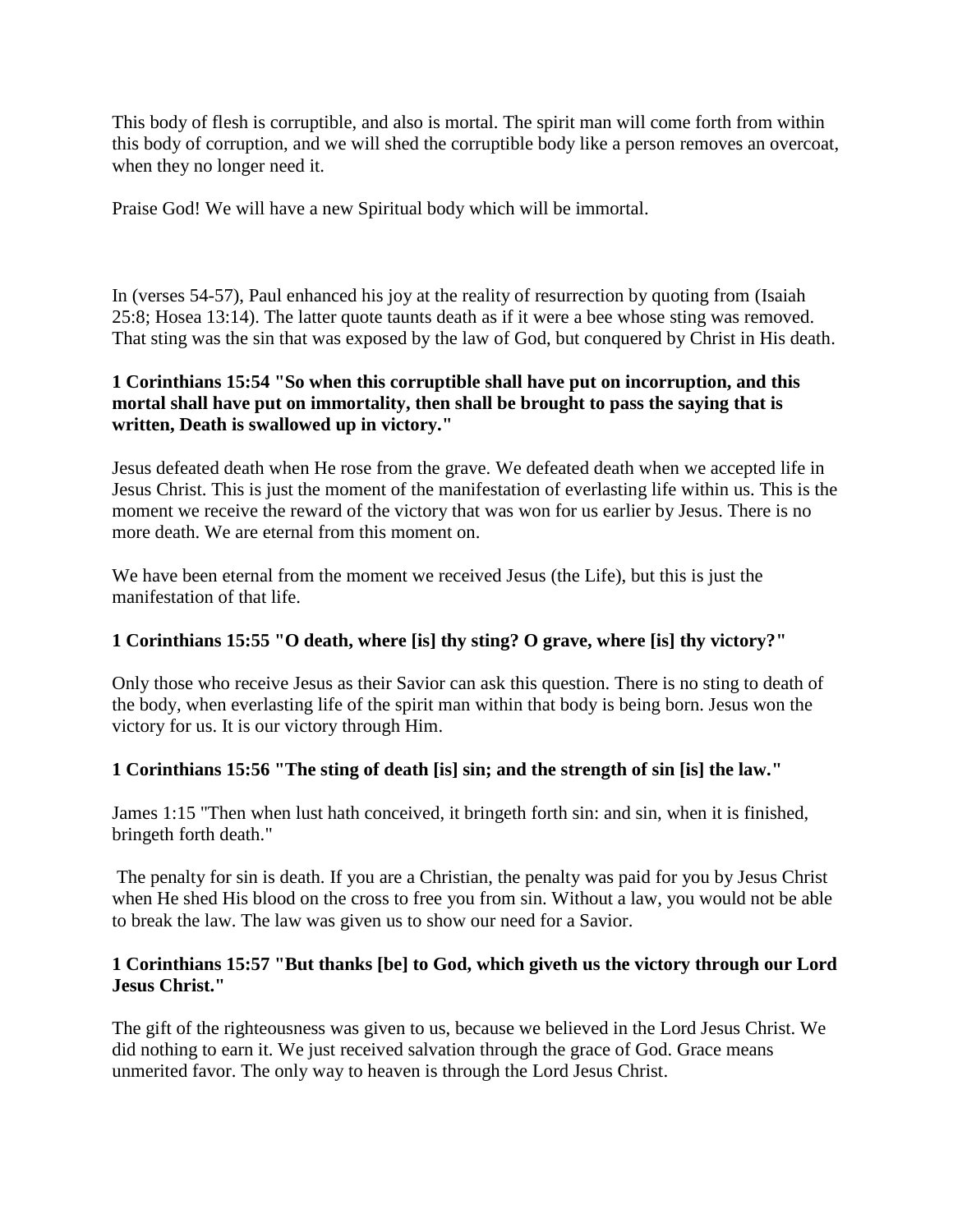#### **1 Corinthians 15:58 "Therefore, my beloved brethren, be ye stedfast, unmoveable, always abounding in the work of the Lord, forasmuch as ye know that your labor is not in vain in the Lord."**

This simply said is once you receive the salvation the Lord Jesus Christ provided for you, walk in that salvation. Stay with your salvation. Do not turn back into sin. Stand in Him. Do not be moved by wind of false doctrine. Then determine to work for the Lord every moment, until He comes.

# **1 Corinthians Chapter 15 Second Continued Questions**

- 1. Who is Paul speaking to in verse 35?
- 2. What were most of the Jews taught about life?
- 3. Those who look with \_\_\_\_\_\_\_\_\_\_ eyes, can never understand the things of God, because God is  $\_\_\_\_\_\_\_\$ .
- 4. What does Paul call these unbelievers in verse 36?
- 5. What is Paul really saying to them?
- 6. Does the same thing you plant come forth, explain?
- 7. What does the author believe to be strange about the little acorn you plant in the ground?
- 8. The plant that comes up is very \_\_\_\_\_\_\_\_\_\_\_ to the seed planted.
- 9. A new body comes forth, but it relates to what?
- 10. What made the body of Jesus that rose undeniably Jesus?
- 11. Who decides what our new body is like?
- 12. God does not recreate the man, He took the old man and \_\_\_\_\_\_\_\_\_\_\_\_ him.
- 13. Name some of the different kinds of flesh.
- 14. What does flesh in verse 39 mean?
- 15. Why is the flesh of men mentioned first in the list?
- 16. What does "Celestial" mean?
- 17. What does "Terrestrial" mean?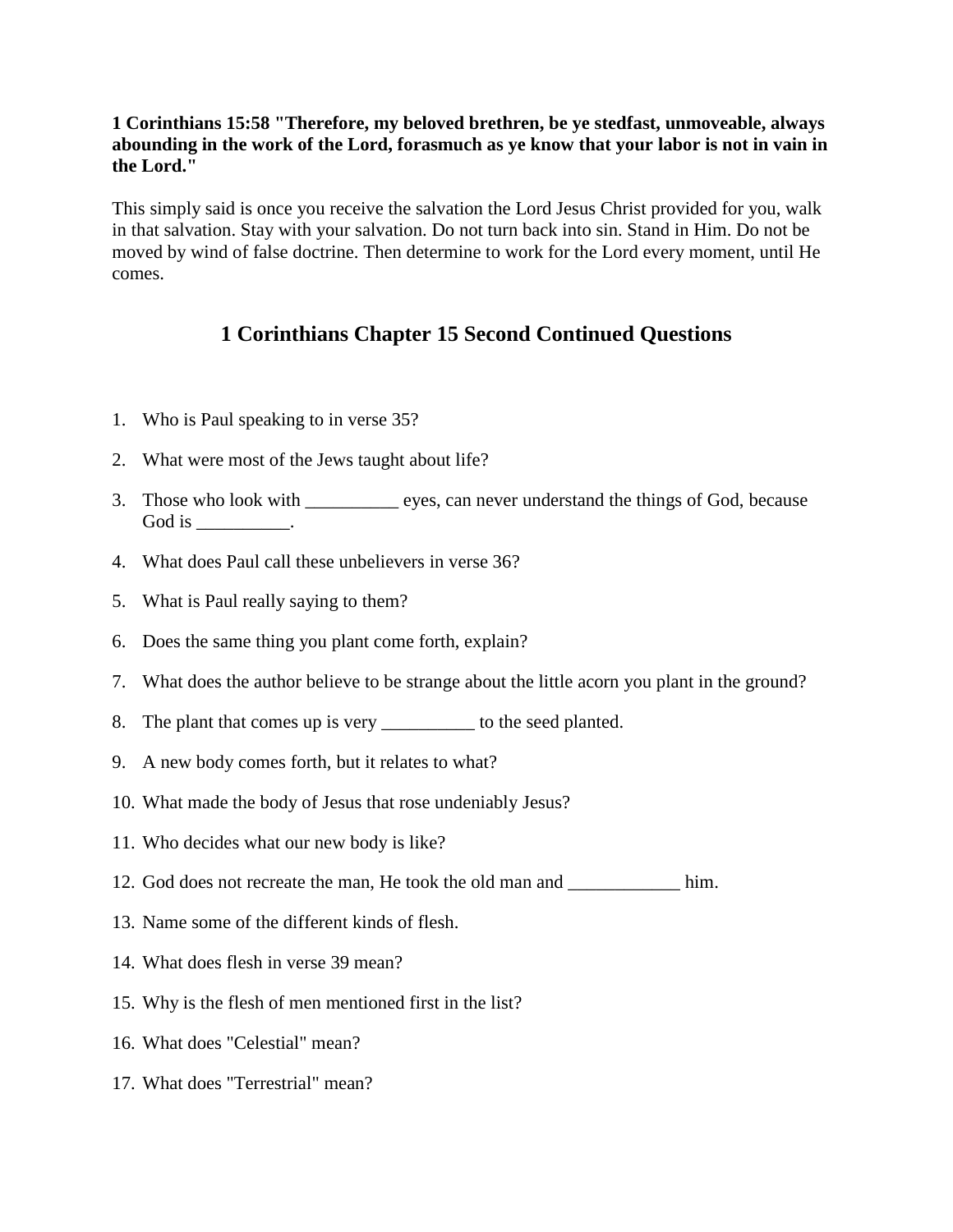- 18. \_\_\_\_\_\_\_\_\_\_\_ and \_\_\_\_\_\_\_\_\_ do not inherit heaven.
- 19. We must be changed into what, to inherit heaven?
- 20. What are some of the things in heaven that are specifically mentioned that are different?
- 21. Why are each of the stars different?
- 22. What does "corruption" in verse 42 mean?
- 23. The \_\_\_\_\_\_\_, within that body, takes on new life.
- 24. The flesh is like the dust of the earth; in that it has no \_\_\_\_\_\_.
- 25. The flesh must die, for the \_\_\_\_\_\_\_\_\_ to live.
- 26. How can these dead bones live again?
- 27. What two kinds of body do we possess?
- 28. What has the author been told by people who have had the near death experience?
- 29. Name a few wonderful things about this new spiritual body we Christians get.
- 30. The first Adam was made a \_\_\_\_\_\_\_\_\_\_\_\_.
- 31. The last Adam (Jesus) was made a \_\_\_\_\_\_\_\_\_\_\_\_\_\_\_ \_\_\_\_\_\_\_\_\_.
- 32. Describe what the author believes mankind is.
- 33. Howbeit that was not first which is \_\_\_\_\_\_\_\_, but that which is \_\_\_\_\_\_\_.
- 34. Man, born of a woman, is born in the  $\frac{1}{\sqrt{1-\frac{1}{\sqrt{1-\frac{1}{\sqrt{1-\frac{1}{\sqrt{1-\frac{1}{\sqrt{1-\frac{1}{\sqrt{1-\frac{1}{\sqrt{1-\frac{1}{\sqrt{1-\frac{1}{\sqrt{1-\frac{1}{\sqrt{1-\frac{1}{\sqrt{1-\frac{1}{\sqrt{1-\frac{1}{\sqrt{1-\frac{1}{\sqrt{1-\frac{1}{\sqrt{1-\frac{1}{\sqrt{1-\frac{1}{\sqrt{1-\frac{1}{\sqrt{1-\frac{1}{\sqrt{1-\frac{1}{\sqrt{$
- 35. We are all  $\qquad \qquad$ , until we allow the Lord to  $\qquad \qquad$ .
- 36. Tell what happens at Baptism.
- 37. The first man is earthy, the second man is the  $\frac{1}{\frac{1}{2}}$
- 38. What does "earthy" mean?
- 39. Jesus defeated Satan as a \_\_\_.
- 40. Why was this important?
- 41. Jesus took on the flesh of man to put Himself in the \_\_\_\_\_\_\_\_\_\_\_\_\_\_\_\_\_\_\_\_\_\_\_\_
- 42. As we have borne the image of the earthy, we shall also bear the image of the \_\_\_\_\_\_\_\_.